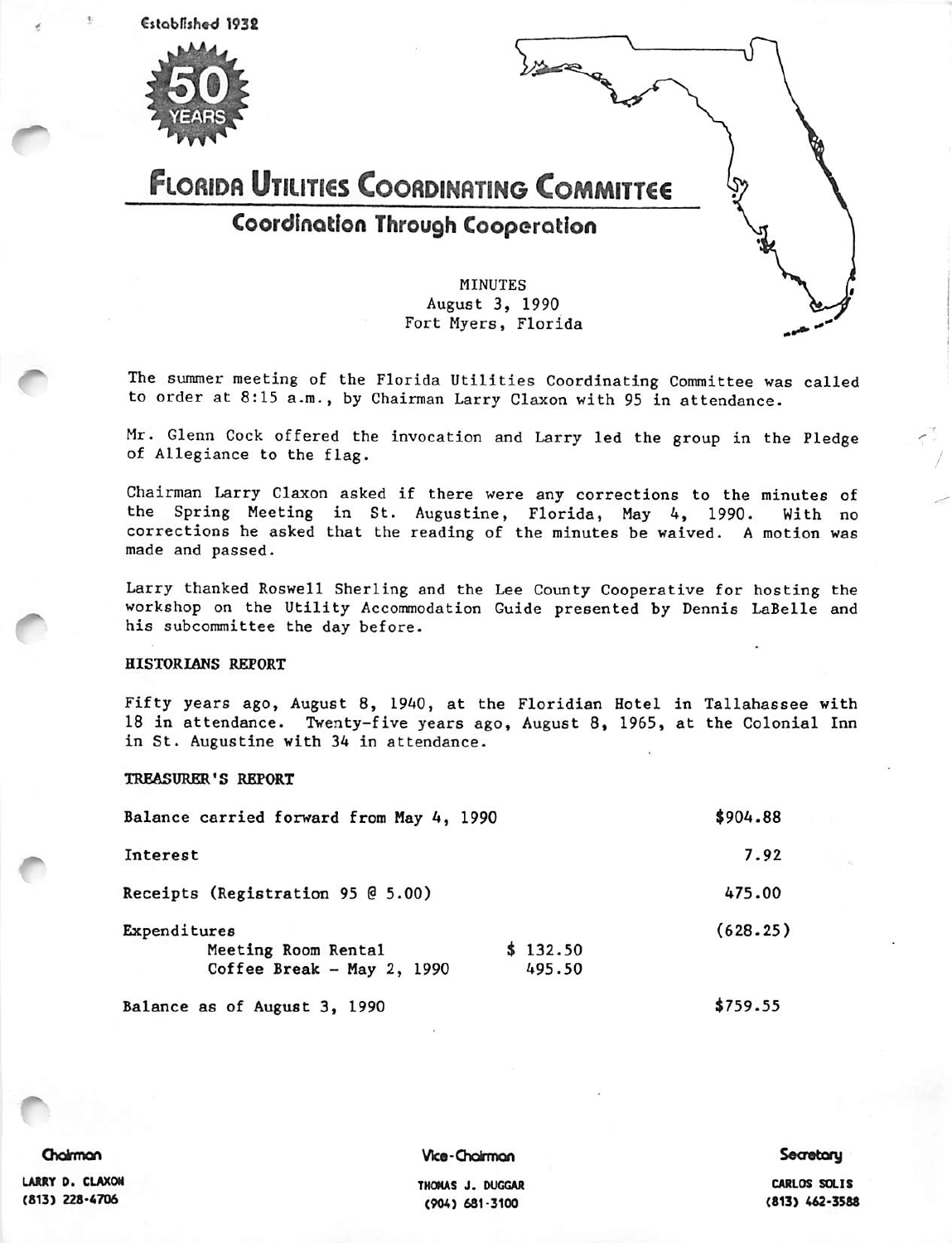# D.O.T. UPDATE - Paul Kaczorowski

## Utility Accommodations Guide

He announced that the Utility Accommodation Guide and Rule Change were signed on July 5, 1990. He also thanked the F.U.C.C.'s Subcommittee for the work done on reviewing and commenting on the guide.

Paul announced some of the dates and locations for the review and training workshops on U.A.G. for each of the seven D.O.T. Districts. He explained that the meetings are intended for the permit and maintenance personnel of each D.O.T. District, and utilities will be welcome to participate in this workshop. He also mentioned that, by the end of this introductory period, approximately 3,000 copies of the Guide would have been distributed.

Work Zone Safety Provisions

Paul asked everybody to develop in-house programs for safety in the workplace.

#### SPEAKERS

Our first speaker was Harriet Cartwright - United Telephone, who had a very interesting presentation on a pilot program conducted by United Telephone on remote water meter reading at Cape Coral, Florida.

Our second speaker was Terry Denham - DOT Turnpike Program, who gave an overview on some of the goals and objectives of this program and mentioned that a new Bill will provide excess revenue to fund it and will increase its bonding capacity. He also described some of the limits for several of the approved expressway and parkway projects for the next few years.

Our final speaker was Ms. Mary Ann Heath - Florida Power and Light, who gave a very entertaining talk about nuclear power and about the nuclear power plants that F. P. & L. owns within the state.

### BUSIHESS SESSION

Chairman Claxon called the FUCC to order for the business portion of the meeting and asked for the reports from the Seven DOT Districts.

District I - Terry Vogel

Announced that next meeting will be in Port Charlotte, September 15, 1990.

District II - Buddy Dees

Announced that next meeting will be in October in the Lake City area and information will be mailed to the members.

District III - Tom Duggar

The next meeting will be August 23, 1990 in Chipley having a Southern Bell representative as guest speaker.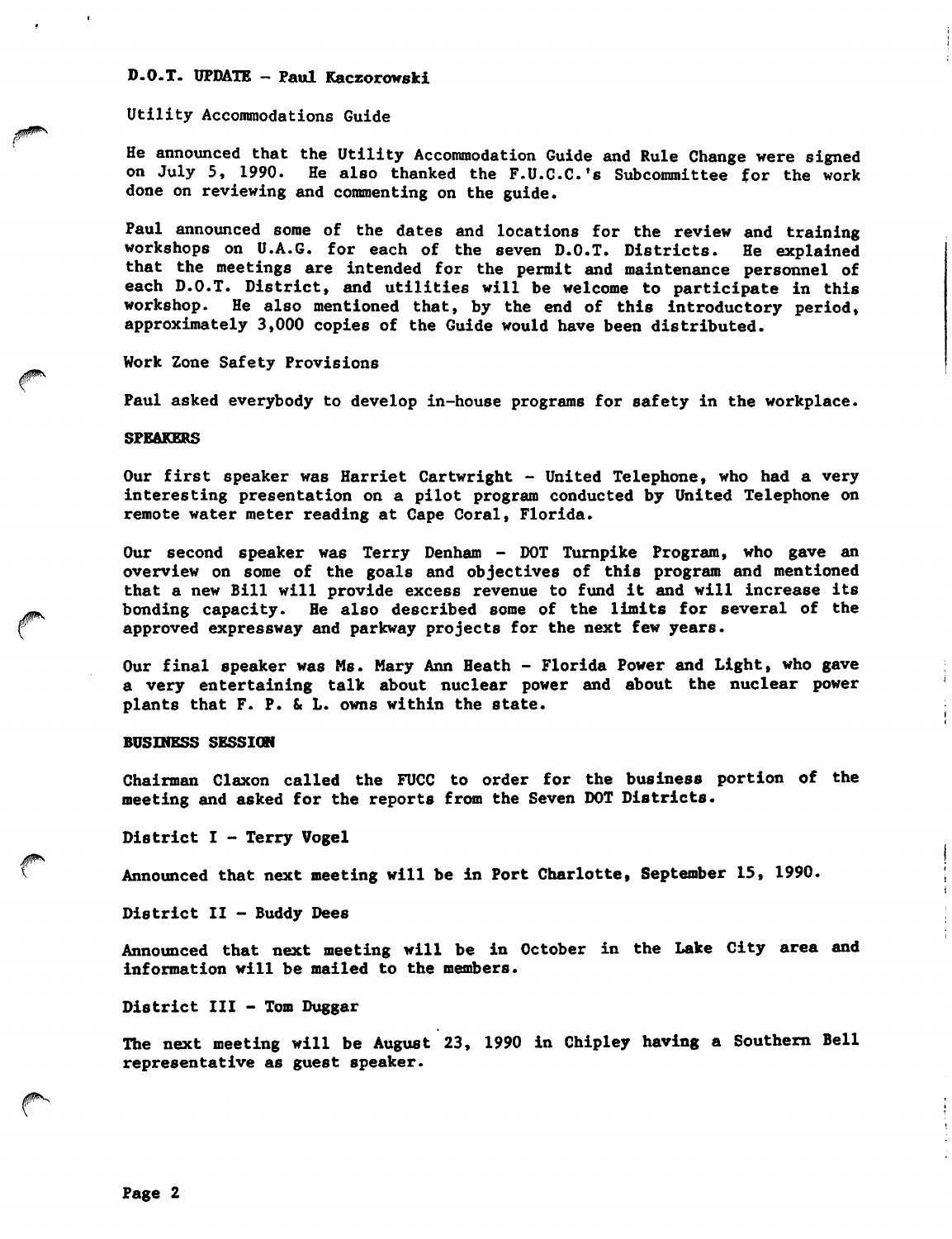District IV - Jim Wright

Next meeting will be August 29, 1990, in West Palm Beach. The program will include DDI's five year program and the New Utility Accommodation Guide.

District V — Joe Nero

Liaison Conference held July 26, 1990, at the Sheraton Maitland with 125 people in attendance. The district's five year plan was distributed. Next meeting is to be held in January 1991.

District VI - A.B. Dasher

Next meeting to be held the last week of September. Scheduled to speak is the District Secretary who will present the new five year plan and production list.

District VII - Steve Tidwell

Last meeting was held in Weeki Wachee with 120 people in attendance. Steering Committee met on July 13. Next meeting to be held in Tampa, September 27.

## INTSRBST OkOUP REPORTS

TELEPHONE/TELECOMMUNICATIONS - Ray Afeld for Dennis Black.

Ray reported that they had 17 people in attendance. Tom Duggar had a report on CSX/Railroad Subcommittee. Ray informed that the 1990 edition of NESC has been adopted by the power industries, but due to an oversight the telephone companies are still using the 1984 edition. The Public Service Commission has approved and is filing the necessary paperwork to correct their problem. Ray reported on the status of I.D. and Pole Tagging. Discussion about UAG need to address abandoned utilities in more detail. Discussion on transite conduit considered by some local governments as hazardous waste material due to asbestos content. Karl Froling announced that joint trenching between cable TV and telephone is being encouraged on the east coast of Florida due to construction savings.

POWER - Glen Cock

With 20 in attendance, election of new officers was held. Report from Mark Sweet on the Joint Use Subcommittee activities.

Dennis LaBelle reported on the new Utility Accommodation Guide.

Garlton Gray - informed that the PSC's proposal on the undergrounding of all overhead facilities was presented to the Legislature. The expected final outcome of this is to underground new subdivisions and commercial development when economically justified. Discussion on private airports that are being<br>developed in which, streets are designated as streets and taxiways. This developed in which streets are designated as streets and taxiways. could cause problems if a pole is hit by airplanes.

Tom Kennedy - reported on city and county participation subcommittee. Discussion about new driveway fees charged by FDOT, effective July 1, 1990. Discussion about relocation problems due to limited ROW available where roads are widened.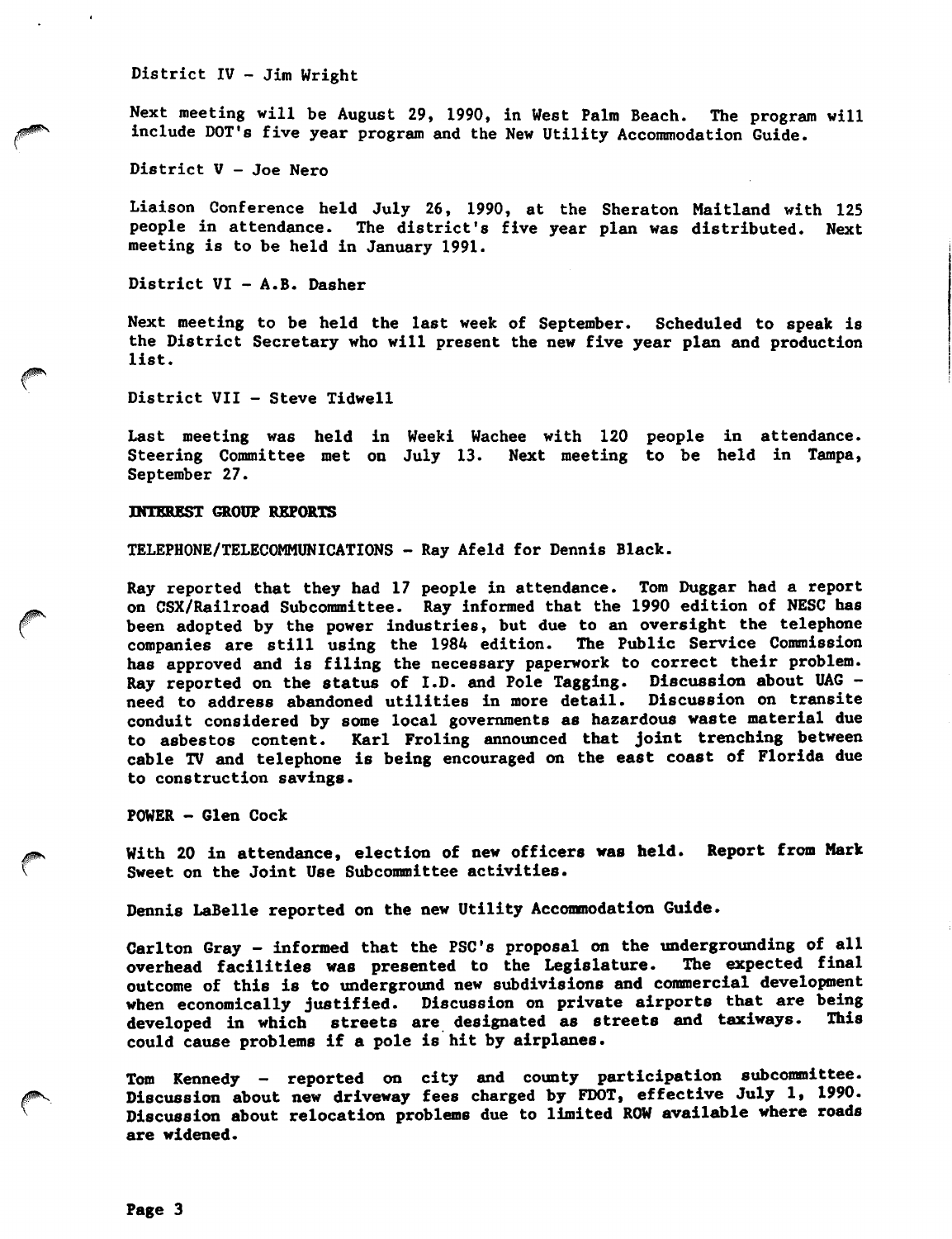#### UNDERGROUND

Rafael Perdomo - 18 people in attendance. Election of new chairman was held. The group expressed its concern about M.O.T. certification and courses required. Discussion on abandonment of utilities. Round table was conducted on contamination of soils experiences. Discussion on Jack & Bore requirements in Accommodation Guide. Discussion on new safe trenching bill, approved by legislature. Update on UNCLE/Call Candy Notification Centers. Discussion on the use of Independent locators under contract with telephone utilities. Landscaping ordinances and surface restoration and color coding of utilities were discussed.

## UTILITY NOTIFICATION CENTER

Chuck Sprouse - reported that during the last quarter UNCLE signed up three new members and the potential list has increased to 19. He handed out a copy of the proposed rule requiring each state to adopt or seek to adopt a one-call damage prevention program, (enclosed copy).

## STEERING COMMITTEE REPORT

Recommendation that a letter be sent to Paul Kaczorowski about the items that need to be clarified or corrected in the UAG (see attached). Steering Committee recommended that Mark Sweet - Florida Power be nominated to be the next Secretary for the FUCC. Future meeting locations and dates were announced.

#### SUBCOMMITTEE REPORTS

Utility Accommodation Guide/Utility Manual - Dennis LaBelle talked about the workshop and thanked Lee County Electric Co-Op and United Telephone for providing facilities and refreshments respectively. Mentioned some errors and omissions on the guide and he encouraged the group to submit any comments to the subcommittee. We have a period of one year to make additional comments and changes.

### JOINT USE SUBCOMMITTEE

Mark Sweet - informed that subcommittee met in St. Petersburg on June 11, 1990, and in Ft. Myers on August 2, 1990, to review the status of the Foreign<br>Attachment Identification Tagging recommendations. To date, 22 CATV Attachment Identification Tagging recommendations. companies, 3 telephone companies, 1 telecommunications company and 2 power<br>companies have adopted the recommendations. Updated directory of companies have adopted the recommendations. participants is enclosed. Gene HcMath of United Telephone reported that the joint use facility transfer training video, being jointly produced with Scott Sidney of Lee County Electric Co-Op., shall be ready for presentation to the F.U.C.C. at the fall meeting in West Palm Beach. Subcommittee discussed the need for better coordination between utility pole owners and foreign attachers to minimize costly make-ready expense and provide for the most efficient utilization of aerial plant resources.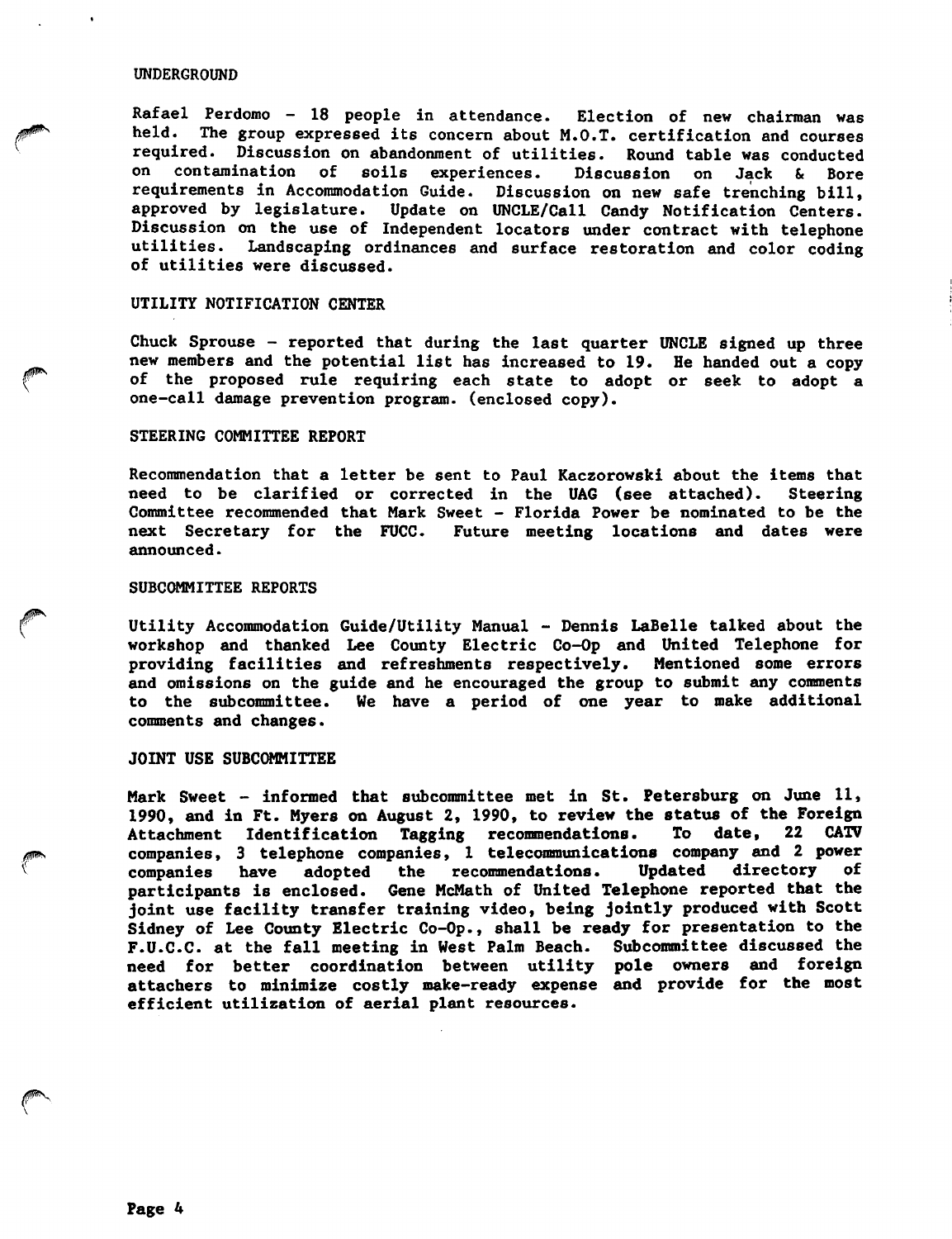UTILITY NOTIFICATION BILL

Jeff Rodger - No report at this time.

CSX/DOT RIGHT OF WAY

Tom Duggar and C. J. Blanton met with Scott Allbritton, D.O.T. Right-of-Way Administrator, on May 15, 1990, and explained some of our problems and concerns. He could see where we were having problems.

One of the main problems that the D.O.T. is having is not having a written procedure to acquire the right-of-way. Some of the things it will cover are as follows:

- 1. An inventory of all existing permitted permits
- 2. Name of utility and mile post location
- 3. Notification to the utility of the ownership transfer
- 4. Each section will be given D.O.T. section number with mile post numbers
- 5. Utility will have to make a D.O.T. permit to cover the existing railroad permit showing new D.O.T. section and mile post numbers. There will not be a fee for any D.O.T. permit.
- 6. Permits to be issued by the D.O.T District Maintenance Engineer, just like regular D.O.T permits. The D.O.T. utility accommodation guide to be used. A copy of permit to be sent to the Department of Natural Resources to review.

The Florida Utilities Coordinating Committee will have a chance to review the procedures before they are finalized.

FIBER OPTICS

John Farkus - No report at this time

CITY/COUNTY PARTICIPATION SUBCOMMITTEE

Tom Kennedy - Information on all district and local group officers meeting and election dates are being collected. Survey on F.U.C.C. membership for the meeting topics newsletter ideas and newsletter spotlight nominations was passed out. Fall Activities - awareness raising at district and local meetings, state structure, F.U.C.C. accomplishments, increase and formalize communication network (newsletter) for information to flow up and down structure. Early 91 - awareness of state utility structure for city/county administration, try to make presentations at State County Association, League of Cities. Mail-out to Public Works Directors with Information on state structure and invitation to participate with attached list of contacts for district and local groups.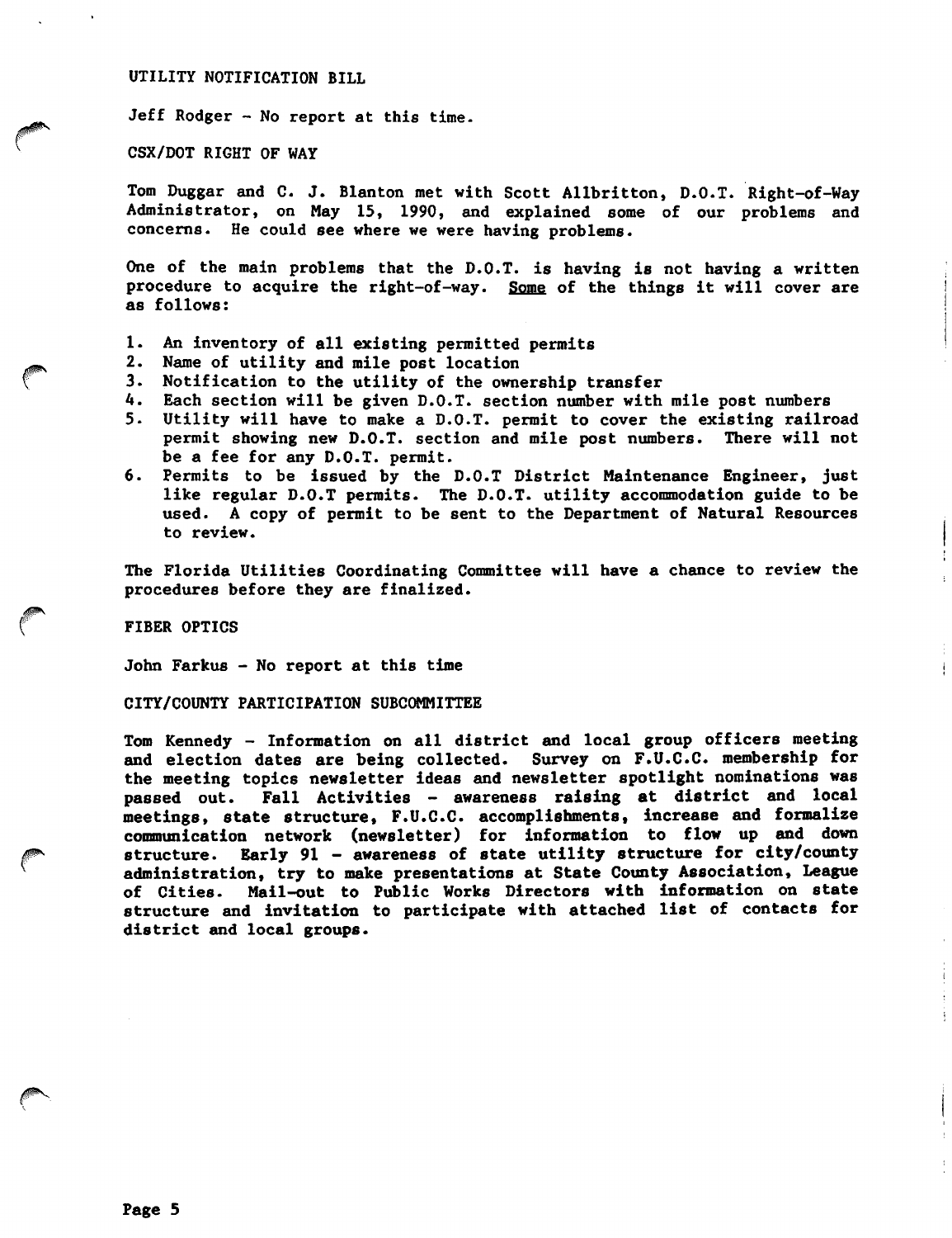## AWARDS SUBCOMMITTEE

Ray Afeld presented a plaque to outgoing Chairman Larry Claxon. presented an award to Terry Vogel as the liaison person of the year. He also

### ELECTIONS AND NEW SUBCOMMITTEES

Election of officers was held and chairman Larry Claxon dissolved all subcommittees and appointed the new awards subcommittee.

| Chairman | A. B. Dasher  |
|----------|---------------|
| Member   | Rocky DePrimo |
| Member   | Jack Dillard  |
| Member   | Jim Wright    |
| Member   | Karl Froling  |
| Member   | Jim Haynie    |
| Member   | Carlton Gray  |

Larry Claxon turned program over to incoming Chairman Tom Duggar. appointed the Steering Committee that stands as follows: Tom

Chairman Power (M) Telephone (M) Gas, Water and Sewer (M) Cable TV (M) Governmental Utility (M) Governmental Non-Utility (AM) D.O.T. (AM) Railroad (M) Contractor (AM) Consulting Engineer (AM) Utility Notification Center (AM) Public Service Commission (AM) Historian - Bill Garrett - JEA Carlos Soils - Pinellas County Lou Garfield - FPC Karl Froling - Southern Bell Scott Boggs - City of St. Petersburg Doug Kettles - Cable Vision of Water System Central Florida Paul Kaczorowski D.O.T. William Stokley - FEC Bill Stockton - DIG Safe Jim Haynie - Post, Buckley Schuh, & Jernigan John Shelton - Shelton Enterprises Carlton Gray - P.S.C.

Awards Committee - A. B. Dasher - FPL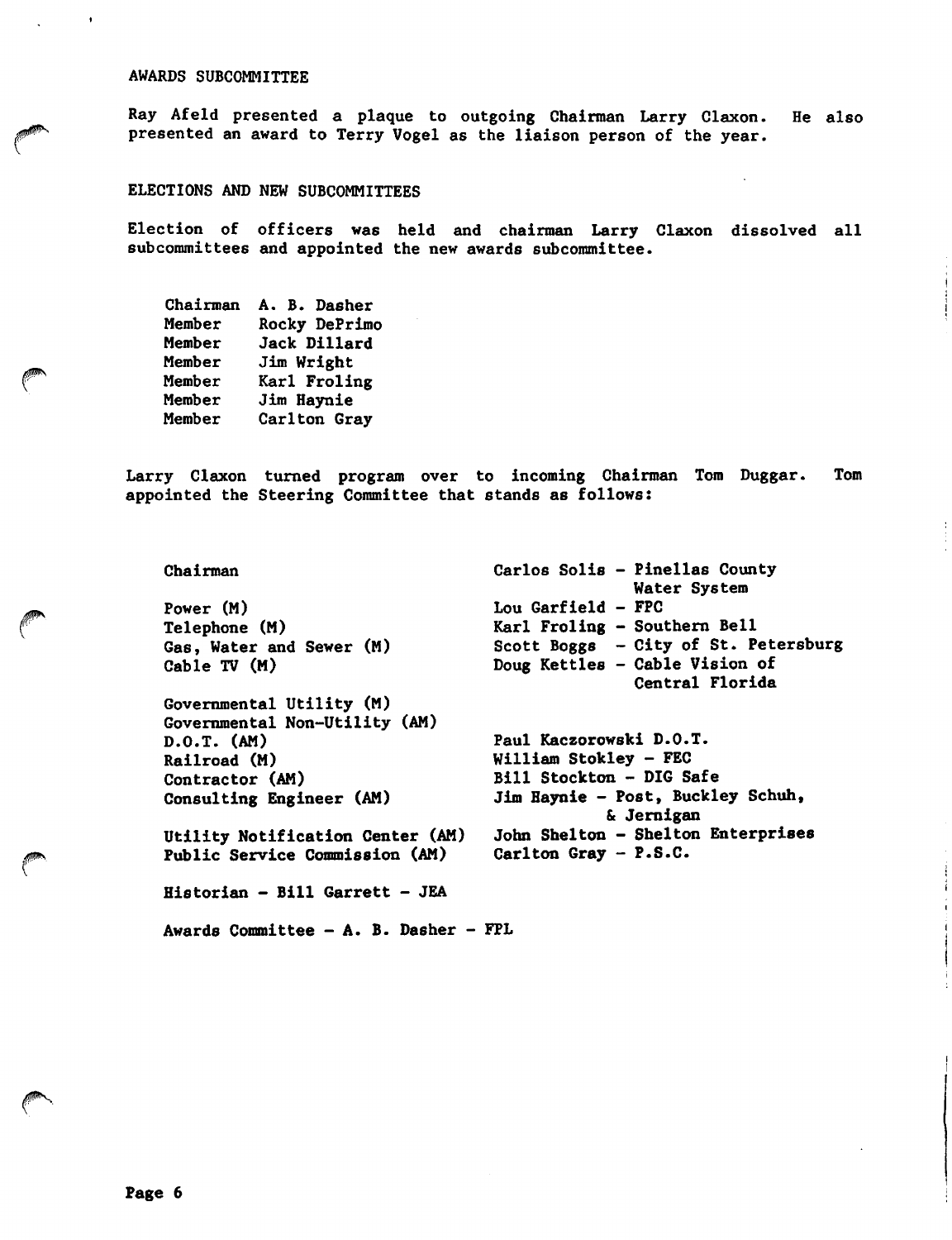Tom Duggar appointed the following subcommittees:

| JOINT USE |                   |
|-----------|-------------------|
| Chairman  | Tom Sanders       |
| Member    | Marilyn Pineau    |
| Member    | Gene McMath       |
| Member    | Glenn Cock        |
| Member    | <b>Mark Sweet</b> |
| Member    | Ray Afeld         |
| Member    | Doug Kettles      |
| Member    | Scott Sidney      |
| Member    | Jim Bates         |
|           |                   |
|           |                   |

 $\ddot{\phantom{0}}$ 

# UTILITY ACCOMMODATIONS GUIDE

| <b>Dennis LaBelle</b> |
|-----------------------|
| Jeff Rodger           |
| Larry Claxon          |
| Karl Froling          |
| Tom Livingston        |
| Dick McConville       |
| Jim Bates             |
| Rocky DePrimo         |
| Jim Wright            |
| A. B. Dasher          |
| Tom Duggar            |
|                       |

# CITY/COUNTY PARTICIPATION

| Chairman | Tom Kennedy     |
|----------|-----------------|
| Member   | Terry Whitacker |
| Member   | Jack Ridilla    |
| Member   | Bob Perkins     |
| Member   | Mike Zembillas  |
| Member   | Juan Lopez      |
| Member   | Carlos Solis    |
|          |                 |

## CSX/DOT RAILROAD

| Chairman | Tom Duggar     |
|----------|----------------|
| Member   | Rafael Perdomo |
| Member   | Ron Worley     |
| Member   | Don Scoffield  |
| Member   | C. T. Blanton  |
| Member   | Tim Bates      |
| Member   | Dennis Black   |
| Member   | Jim Gibbs      |
| Member   | Bob Merril     |
|          |                |

After no further business, the meeting was adjourned by chairman Tom Duggar at 12:05 p.m.

Respectfully submitted,

◢  $\Rightarrow$  / $\sigma$ É

Carlos Solas Secretary

r

Page 7 E-435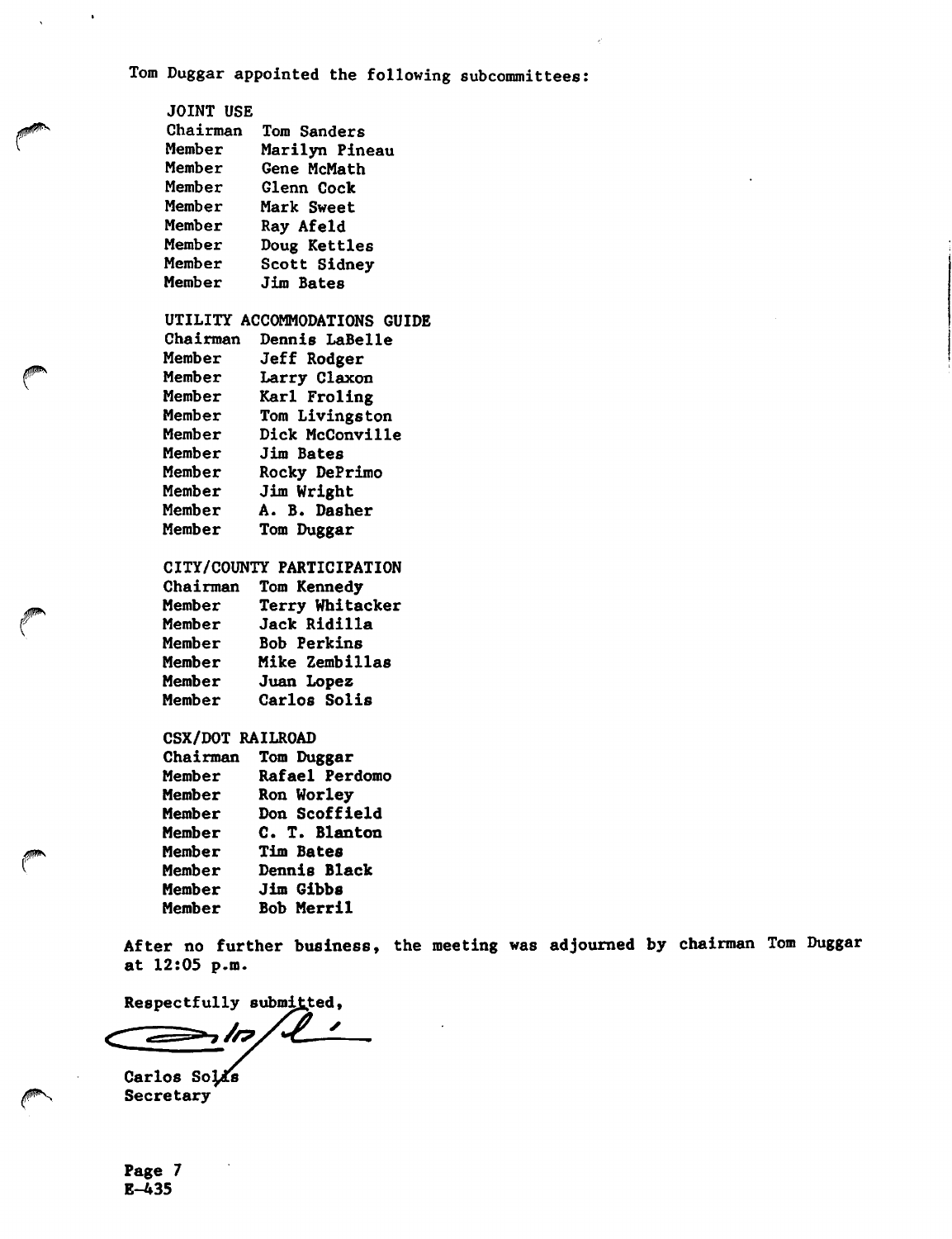| <b>g</b>                               |                        | FLORIDA UTILITIES COORDINATING COMMITEE        |                                 |                                                                    |
|----------------------------------------|------------------------|------------------------------------------------|---------------------------------|--------------------------------------------------------------------|
| $\frac{9}{5}$                          |                        | COORDINATION THROUGH COOPERATION               |                                 |                                                                    |
| <b>SKA</b>                             |                        | ATTENDANCE LIST FOR QUARTERLY MEETING -        | DATE:<br><b>LOCATION:</b>       | AUST3,1990<br><u>FT. MYERS, FLA</u>                                |
| $rac{2}{5}$<br>$\overline{\mathbf{z}}$ | <b>NAME</b>            | <b>ORGANIZATION</b><br><b>REPRESENTED</b>      | <b>BUSINESS</b><br><b>PHONE</b> | <b>BUSINESS</b><br><b>ADDRESS</b>                                  |
|                                        | suceLocke              | $5.7.5$ JNL.                                   | 407<br>345-0591                 | $5728$ magnitude<br>olfands FL. <b>J</b> 28/9                      |
|                                        | KovD/Lck               | $U$ $SSP_{FI}$ $NT$                            | 407<br>478 8008                 | Pet 5 Semana N BID<br><u>-CARALE FISZI92</u>                       |
|                                        | KicHAAd V.<br>McLowidd | vited Telephone Co                             | 8i3 3 <i>3 6 Zo\ </i>           | Boy 370 BLOLOGE ST FTMYCS                                          |
|                                        | Ernest Salley          | Svardrup Corporation                           | 904-<br>$877 - 8500$            | Talhharace<br>5.1200<br>$1208$ Gov's, $SA$ , $B/\sqrt{d}$ , $3280$ |
|                                        | <u>Terry Vogel</u>     | FPL                                            | 513 -<br><u>953-7271</u>        | PS Bax<br>SARASTTA FL 34232                                        |
|                                        | MIKE JOYNER            | F. D. O. T.                                    | 9.4<br>$753 - 3300$             | 70 8 9<br>Øa≪<br>P.O.<br><u>+KU CITY FC.</u> 32055                 |
|                                        | <u>Tom Livingston</u>  | PL POWER CORP                                  | 81 Z<br> とく - ソフム丁              | $po$ <i>Boy</i> $14044$<br><u>150 R 33</u> 233<br>SJ.              |
|                                        | Joe Nero               |                                                | 904<br><u>736-5084</u>          | 719 S. WOODLAND BUN                                                |
|                                        | CHUCK SPROUSE          | SHELTOO ENTELPOISTS.                           | $00 -$<br>638-Y097              | 7797 UNIVERSITY DR.<br>204 TAMARAC, FL 33321                       |
|                                        |                        |                                                | 407                             | 20. Box 3193<br><u> 32502 </u>                                     |
|                                        | Tom Sanders            | Ortando Utilities                              | リえコークハイ<br>オノコ                  | fo. <b>Be</b> t 140 42                                             |
|                                        | Byddy 730WYER          | <u>FIA Yower Coap.</u>                         | $rac{866-451+}{575}$            | 327.33                                                             |
|                                        | Jean Louraet           | City of Ht Myers                               | 222-6826                        | 35701 - 221 7<br>CHHE CLAA<br>PKW                                  |
|                                        | Brase Hodein           | UTTLITY CONSULTANTS. THE                       |                                 | 434-6970 Suite 350 ATLANTA, 64 3018)                               |
|                                        | Scott Boggs            | City St Petersburg                             | 813                             | P.O. Box 2842<br><u>893-7851 St Pate FL 33731</u>                  |
|                                        | <u>icung</u>           | Conjuentle Regional Utilities                  | $\overline{P}$<br>$314 - 2951$  | $P_0$ Box 490, Station 31- $\overline{D}$<br>Crainwille FL 30602   |
|                                        | JAMES E. BATES         | GTE FLA.                                       | <b>813</b><br>224 6011          | POB 110<br>TAMPA FLA                                               |
|                                        |                        |                                                | 404                             | 2700 Cumpodand Plan7<br>Srife 350 Atlarta Gc.3038                  |
|                                        | RON LIPHAM             | OTULTY CONSULTANTS                             | 434-6970<br>220-9129            | 6823 S.W. CIAMAMON CV                                              |
|                                        | Joe Kilinski           | Allcomm Networks Inc                           | 407                             | Sturt RC 34997<br>18435 Inconvent Rd. FBG                          |
|                                        | <u>Steve Arline</u>    | Adelphia Coblett<br>WARIA & SCHAR              | 627-3600<br>904                 | FL 53410<br>$6.4$ HAII 300 5. Acteur                               |
|                                        | Clyde E. Simpson       | City of TAILAMANCE                             | 599-8565  <br>813               | Tallahossa, PL 32301<br>$P.0.60 \times 11$                         |
|                                        | LARLY CLAXIN           | TAMPA GUERRACO.                                | 228.4706                        | TAMPA, FL 23601<br>605 ouverne co                                  |
|                                        | LARRY NolEs            | F.D.O.T.                                       | 404<br>488-4756                 | Totahouse Pla ms 31                                                |
|                                        | <u>Joe Arcune</u>      | CTY OF BARTOW                                  | 813<br>533-0911                 | 450 N. WVEON WE BARTON                                             |
|                                        |                        | <u>Mike Zembillad Pin. County Utility Divi</u> | E 1 <b>8</b><br>46 2-57 (의      | SLZ Suff. Harrison CLIKIT                                          |
|                                        | Dona KETTLES           | Cablevison Cort Fla                            | 467<br><u> 242-2426</u>         | 720 Magnulia Australia<br>Mello . Ila . 32586                      |
| 25                                     |                        |                                                |                                 |                                                                    |
|                                        |                        |                                                |                                 |                                                                    |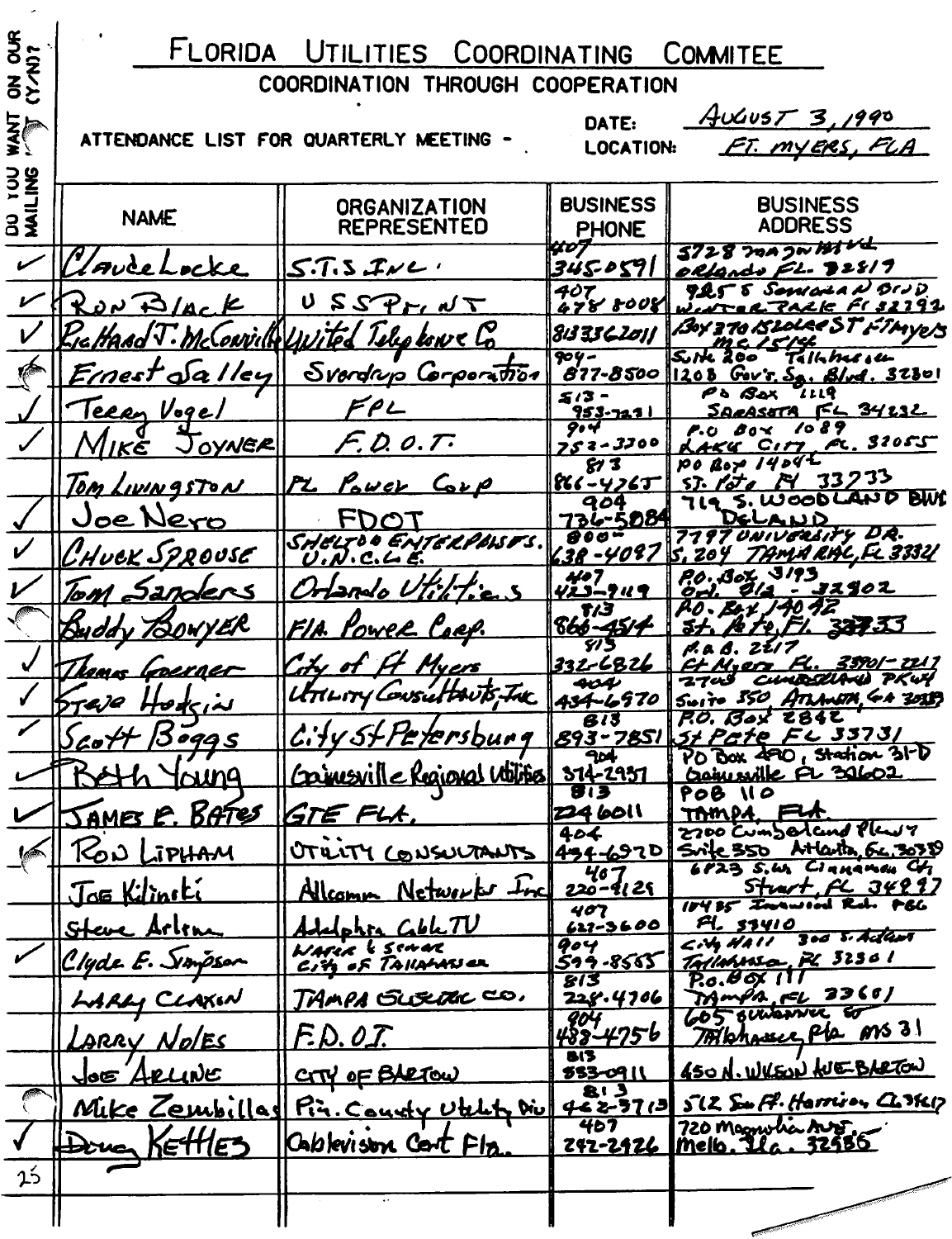| g                          | FLORIDA UTILITIES COORDINATING<br>COMMITEE |                                           |                                 |                                                                     |
|----------------------------|--------------------------------------------|-------------------------------------------|---------------------------------|---------------------------------------------------------------------|
| のそと                        | COORDINATION THROUGH COOPERATION           |                                           |                                 |                                                                     |
| <b>NAT</b>                 |                                            | ATTENDANCE LIST FOR QUARTERLY MEETING -   | DATE:<br><b>LOCATION:</b>       | <u>August 3,1990</u><br>FT. MYERS, FLA                              |
| <b>324</b><br>-<br>-<br>33 | <b>NAME</b>                                | <b>ORGANIZATION</b><br><b>REPRESENTED</b> | <b>BUSINESS</b><br><b>PHONE</b> | <b>BUSINESS</b><br><b>ADDRESS</b>                                   |
| <u>yu</u>                  | Carter Grey                                | $PSC$ .<br>FL.                            | 90 Y<br><u>4088501</u>          | $E$ Gerrig $5$ $\Gamma$<br>101                                      |
| Ye s                       | <u>I.M.GARRETT</u>                         | $\mathcal{F}$                             | 904<br>133.4064                 | W. CHURCH ST.<br><u>JAX. . FLA. 31101.3139</u>                      |
|                            | Terry<br>enham                             | Fl. Iurnpike                              | 9 OU<br>$-1671$                 | 605 Suwannee St., MS98<br>FI.<br>l a (l.<br><u>82314-0410</u>       |
|                            |                                            | MICHAEL FAHNESTOCKY IMPERIAL POLIC COUNTY | $13 - 53 +$<br>6500             | $P.0.80 \times 15.9$<br>BARTOW FL 33830                             |
|                            | MARILVI PINEAU                             | United Tel. Co. of FL.                    | 407-889<br>6777                 | $Ro$ - Box $S$ odo, MC $\delta$ 336<br>ALTAMONTE SAME PL. 32716-58A |
| <u>Ves</u><br>Yes          |                                            | LEON SUMMORS UNITEd Telco of FL           | 904326<br>1196                  | P.O. BOX<br>FL 34738<br><u>LecsBURS</u>                             |
| <u>YES</u>                 |                                            | DIETMAR LINGER Southern Ball              | 407<br>$455 - 7124$             | $P$ 0 $B$ $OX$ (2<br>7 O<br>COCOR, FL 32922                         |
| <u>yes</u>                 | LARRY KUNZE                                | ORLANDO UTILITIES COME                    | <b>407 423-1</b><br>7 10 J      | 3193<br>P.O. BOX<br>32802<br>ORLANDO FL                             |
| VEZ                        | IIM MECLAIN                                | アアム                                       | るの5-765<br><b>S414</b>          | 8 2.49<br>PO BOY<br>33342<br><u>LAUD</u>                            |
| YES                        | KREPPS                                     | FPL                                       | <del>4</del> 07<br>6847162      | BOL 161                                                             |
|                            |                                            |                                           | 904<br>882-4035                 | 22 Normandy Blue.<br>CESONVille A.SZZOS                             |
|                            | J.Greene                                   | F.D.O.T.                                  | <b>4</b> 14                     | 3950 WILDS Rord                                                     |
| 四                          | RUON CORMIL                                | ENRON GAS PIPALINE LO                     | $511 - 8401$<br>904             | Genevus, Fr 32609<br>$7/9$ So Webdland $B$ $V$ d,                   |
| KS                         |                                            | F. 0.0.7                                  | 736-50831                       | Deland, Fla, 32720<br>SO(5,1)                                       |
| $\epsilon$                 | <b>BILLY LEWIS</b>                         | CITY OF LAKELAW WATER 298-6461            | 8'3                             | APPLANO FL 38801<br>3ND ALS NO<br>1635                              |
| كالم                       | <u>JOHN MITCHELL</u>                       | CITY OF ST PETERBORN                      | <u>192-5614</u><br>$813 -$      | $\mathcal{F}^{\bullet}$<br><u>ST. PETE</u><br>PODOX 14042           |
| <u> 125</u>                | Mark Sweet                                 | ے م⇒                                      | <u> 866 - 4207 </u>             | 34. Peter FL 33733                                                  |
| 'Çfo                       | <u>ysHer</u>                               |                                           | لحمد<br>789.1954                |                                                                     |
| ËS                         | DAVID W.HALL                               | UNITED TELE. OF FLA.                      | <b>FOTO-6813</b>                | PLEOX 5000, ALT. SPES.<br>32716.5006                                |
|                            | férrons                                    | Helles GAS System                         | A95 2522                        | SSS NE IZL ST.<br>10- MAM- TC 98161                                 |
|                            | Falle                                      |                                           |                                 | <b>P.O. BOX 029106</b><br><b>35102</b><br>FL                        |
| <u>YES</u>                 | J. FLYNN                                   | IIPI, ST, LuvE                            | 407<br><u>ENGINEER 768-1664</u> | AV<br>VICLINA<br>PIECCE 34989                                       |
|                            | <b>CARLOS SOLIS</b>                        | PINEURS COUNTY HITER SYST.                | $\frac{1}{2}$<br>462.3988       | 310 COURT ST.<br>CLEARWATER, FL. 94616                              |
|                            |                                            | <u>ELECTRIC</u>                           |                                 |                                                                     |
|                            | Burry tackHam                              | <u>CLAY</u>                               | 365                             | <u>UTE-49H [KITU.STONC</u><br>151 N. FEDISRAL HUY RH                |
|                            | <u>KARL FROLING</u>                        | <u>SOUTHERN BELL</u>                      | <u>4923610  </u><br>Er B        | <b>ET. LANDEADALE FLEET 1007</b><br>400 N. MYRTUS AUS               |
|                            | <b>BOB FERKINS</b>                         | CITY OF CLEARWATER                        |                                 | 462-6795 CWR, EL 34615                                              |
| 25                         |                                            |                                           |                                 |                                                                     |
|                            |                                            |                                           |                                 |                                                                     |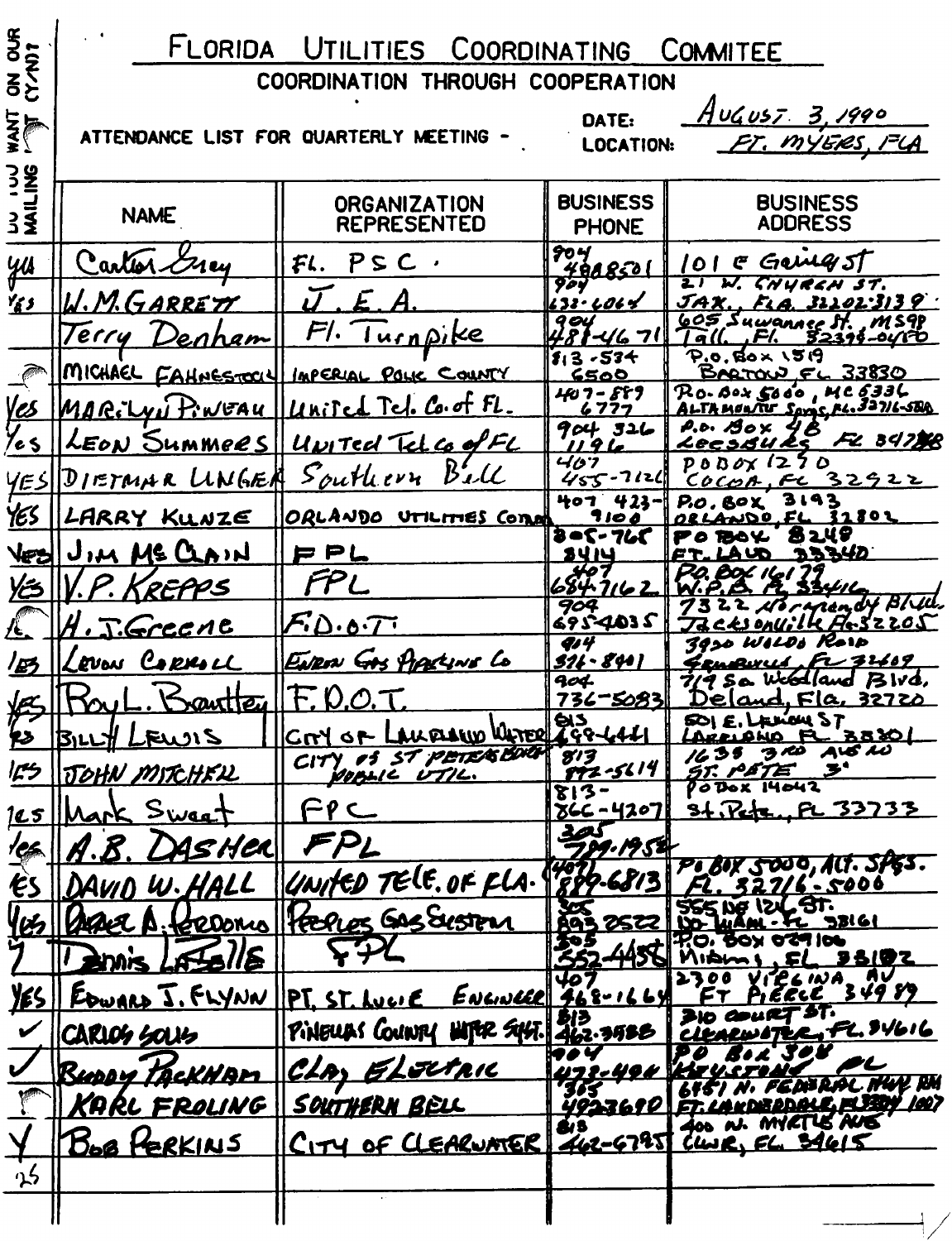|                                             | FLORIDA                                                                                                        | UTILITIES COORDINATING                               |                                 | COMMITEE                                                                                                    |  |
|---------------------------------------------|----------------------------------------------------------------------------------------------------------------|------------------------------------------------------|---------------------------------|-------------------------------------------------------------------------------------------------------------|--|
| <b>つそと</b>                                  | COORDINATION THROUGH COOPERATION                                                                               |                                                      |                                 |                                                                                                             |  |
|                                             | <u>August 3,1990</u><br>DATE:<br>ATTENDANCE LIST FOR QUARTERLY MEETING .<br>ET. MYERS, FLA<br><b>LOCATION:</b> |                                                      |                                 |                                                                                                             |  |
| <b>SAL</b><br><b>SS</b><br>$8\bar{\bar{3}}$ | <b>NAME</b>                                                                                                    | <b>ORGANIZATION</b><br><b>REPRESENTED</b>            | <b>BUSINESS</b><br><b>PHONE</b> | <b>BUSINESS</b><br><b>ADDRESS</b>                                                                           |  |
|                                             | <u>Gene</u> white                                                                                              | Paragon                                              |                                 | 2600 McCORMICK PR 33519<br>8137917730 Suite 255 Clearwiter fl                                               |  |
|                                             |                                                                                                                | DIG SAFE, INC                                        | $R$ co synsys                   |                                                                                                             |  |
|                                             | ERRY WHOTECHN                                                                                                  | FLM<br>sowek                                         | 818-937-5713                    |                                                                                                             |  |
|                                             | Kichard Shurt                                                                                                  |                                                      | 205.765-3276                    | 34689<br>Laudek døk FL 33360-8248                                                                           |  |
|                                             | <u>Lew Gartield</u>                                                                                            | F1.1<br><u>FOWER COT</u>                             | 813-8665734                     | P.0.000114042<br>Sì                                                                                         |  |
|                                             | WALTER L. PETERSEN UTILITIES AUTHORITY                                                                         |                                                      | 407.464560 <b>p</b>             | 34948                                                                                                       |  |
|                                             | WOOLS<br><b>GARY</b>                                                                                           | City of LAKELAND ELEC                                | 813-499-6498                    | s;<br>Emo H<br>33501<br>LAKL L<br>AND                                                                       |  |
|                                             | WAIN E                                                                                                         | <u>Sou încrea</u><br>$\overline{A}$                  |                                 | SBT<br><i>1480 I</i><br><u>1904-350-2047   JOI w. BAY ST - JAN, FL J2202</u>                                |  |
|                                             | <b>Rosw</b><br><b>UBDLING</b>                                                                                  | <u>C. ELECT. COOP 813995-21211</u>                   |                                 | NGTT WYLLS                                                                                                  |  |
|                                             | WAYNE DARDEN                                                                                                   | OTRANTO UTIL, WATER 407 423 9100                     |                                 | <u>32802</u>                                                                                                |  |
|                                             | <u> CLIE MCMATH</u>                                                                                            | $  \mathcal{U}\mathcal{N}  $                         | 76788767751                     | 50e.)<br>لاسه ۲۸<br>AL                                                                                      |  |
|                                             | Don Schulie                                                                                                    | Gul<br>Buler                                         | $904$ #41000                    | 3220                                                                                                        |  |
| YKS                                         |                                                                                                                | <u>ID PARHAM RENNOW CAS PIPELINE 47-87-5847</u>      |                                 | P JAL 32.77V                                                                                                |  |
|                                             | <u>Jin Haynie</u>                                                                                              | PBSEJ                                                | A+7-647-7285 W                  | 37 AC<br>where Both The search                                                                              |  |
| <u>KS</u>                                   |                                                                                                                | Len W. Cock TAMPA BLECTRIC G-813228460 TAMPA FL 3360 |                                 |                                                                                                             |  |
| ヒっ                                          | John Bergacker                                                                                                 | N. Miami Beach                                       |                                 | $2080$ NE $160.8t$ .<br>3059482924 N. Miami Beach 33167                                                     |  |
|                                             | RAY AFEL                                                                                                       | GTE                                                  | 313<br><u>893-459/1</u>         | $60X11378$ the 2008<br>ST PETE FL 33710                                                                     |  |
|                                             | Bruce Stephensen                                                                                               | デアレ                                                  | 404<br>257120 S                 |                                                                                                             |  |
|                                             | <u>tes Bill Foebe s</u>                                                                                        | 57.5<br>INC                                          | $407$<br>078-1132               | $\overline{\phantom{a}}$<br>V03 N.X .<br>DELLAY FL SSUYY                                                    |  |
|                                             |                                                                                                                |                                                      |                                 |                                                                                                             |  |
|                                             |                                                                                                                | BARNEY BONFIGLIO PEOPLE'S GAS                        | 8943660                         | DARLENE DALBERTO LEE CO. ELECTRIC CO-UP 813-656-2181 P.O. BOX 3455, NFM, FL33918<br><u>STPETR FLA 33168</u> |  |
| 2!                                          | THOMAS DUGGAR CENTEL                                                                                           |                                                      | 904<br>5991543                  | P.0.6052244<br>TALLANASSEE FL 32316                                                                         |  |
|                                             |                                                                                                                |                                                      |                                 |                                                                                                             |  |
|                                             |                                                                                                                |                                                      |                                 |                                                                                                             |  |
|                                             |                                                                                                                |                                                      |                                 |                                                                                                             |  |
|                                             |                                                                                                                |                                                      |                                 |                                                                                                             |  |
|                                             |                                                                                                                |                                                      |                                 |                                                                                                             |  |
|                                             |                                                                                                                |                                                      |                                 |                                                                                                             |  |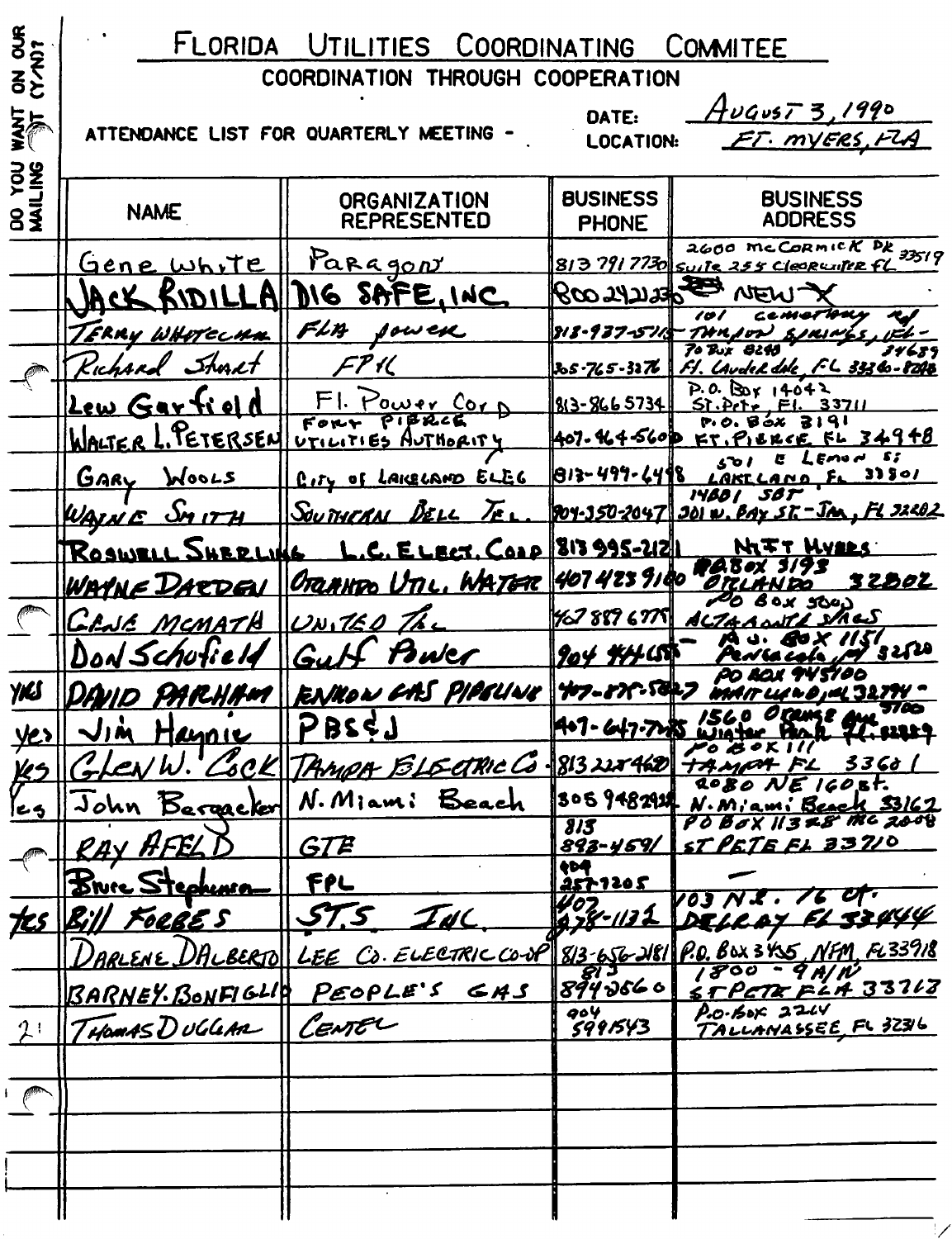| $\frac{1}{5}$                          | FLORIDA UTILITIES COORDINATING COMMITEE                                                                  |                                           |                                 |                                                                   |  |
|----------------------------------------|----------------------------------------------------------------------------------------------------------|-------------------------------------------|---------------------------------|-------------------------------------------------------------------|--|
| こうこう                                   | COORDINATION THROUGH COOPERATION                                                                         |                                           |                                 |                                                                   |  |
| 지 <u>지</u>                             | AUGUST 3, 1990<br>DATE:<br>ATTENDANCE LIST FOR QUARTERLY MEETING -<br>FT. MYERS, FLA<br><b>LOCATION:</b> |                                           |                                 |                                                                   |  |
| <b>SAIT</b><br>$\overline{\mathbf{3}}$ | <b>NAME</b>                                                                                              | <b>ORGANIZATION</b><br><b>REPRESENTED</b> | <b>BUSINESS</b><br><b>PHONE</b> | <b>BUSINESS</b><br><b>ADDRESS</b>                                 |  |
|                                        | Buddy DEES                                                                                               | FQO.T.                                    | 904<br><u>752-3300</u>          | RO.<br>$g_{\rm B}$ r 1087<br>32056-1087                           |  |
|                                        | NICK M. ZEMBILLAS                                                                                        | <u>F.D.O.T</u>                            | 713<br>871-1822                 | 62 PA<br><b>AUD</b><br>KENNEDY<br><b>TAHPA</b><br><b>FL 33609</b> |  |
|                                        | <u>JIM ALRIGHT</u>                                                                                       | D-0. T.                                   | 522-2214                        |                                                                   |  |
|                                        | <u>Edunno GARCIA</u>                                                                                     |                                           | <i>66</i> T<br>$699 - 4760$     | ု၊ မဖေမ<br><u>JUBERCH FC 33408</u>                                |  |
|                                        | <u>AIALT CHILOS</u>                                                                                      | $-DoT$                                    | 81)<br><u>533-8161</u>          | <b>BOX 1249</b><br>DARtow Ela 32820                               |  |
|                                        | Jerrold R Whitt                                                                                          | FOOT                                      | ,,                              |                                                                   |  |
|                                        | abel C. Hebert                                                                                           | FPL                                       | 305,552,420                     | P.O. BOX 029100<br>$M.$ FL 3316 $\succeq$                         |  |
|                                        | Paul Kaczorowski                                                                                         | FDOT                                      | 204/488-47516                   | <b><i>COF SUWANNET</i></b><br><b>J2301</b><br><b>TAL</b><br>FL    |  |
|                                        |                                                                                                          | <u>repoles (str.)</u>                     | 83/2289743                      | $1200$ N. $13^{40}$ of Tp4 53600                                  |  |
|                                        | rance is 11 Atlan                                                                                        | Torrial Dreweis                           | Brolco 34646                    | Holl Homey Kg J TAmps                                             |  |
|                                        | JAN SANDS                                                                                                | laupa<br>WATER                            | 83-223-84                       |                                                                   |  |
|                                        | BARNEY BONFIGLIN                                                                                         | FOPLES GAS                                | $813 - 894 - 3760$              | $1800$ Tthave. N.<br>ST. PCTE, FCA 33)13                          |  |
|                                        |                                                                                                          |                                           |                                 |                                                                   |  |
|                                        |                                                                                                          |                                           |                                 |                                                                   |  |
|                                        |                                                                                                          |                                           |                                 |                                                                   |  |
|                                        |                                                                                                          |                                           |                                 |                                                                   |  |
|                                        |                                                                                                          |                                           |                                 |                                                                   |  |
|                                        |                                                                                                          |                                           |                                 |                                                                   |  |
|                                        |                                                                                                          |                                           |                                 |                                                                   |  |
|                                        |                                                                                                          |                                           |                                 |                                                                   |  |
|                                        |                                                                                                          |                                           |                                 |                                                                   |  |
|                                        |                                                                                                          |                                           |                                 |                                                                   |  |
|                                        |                                                                                                          |                                           |                                 |                                                                   |  |
|                                        |                                                                                                          |                                           |                                 |                                                                   |  |
|                                        |                                                                                                          |                                           |                                 |                                                                   |  |
|                                        |                                                                                                          |                                           |                                 |                                                                   |  |
|                                        |                                                                                                          |                                           |                                 |                                                                   |  |
|                                        |                                                                                                          |                                           |                                 |                                                                   |  |